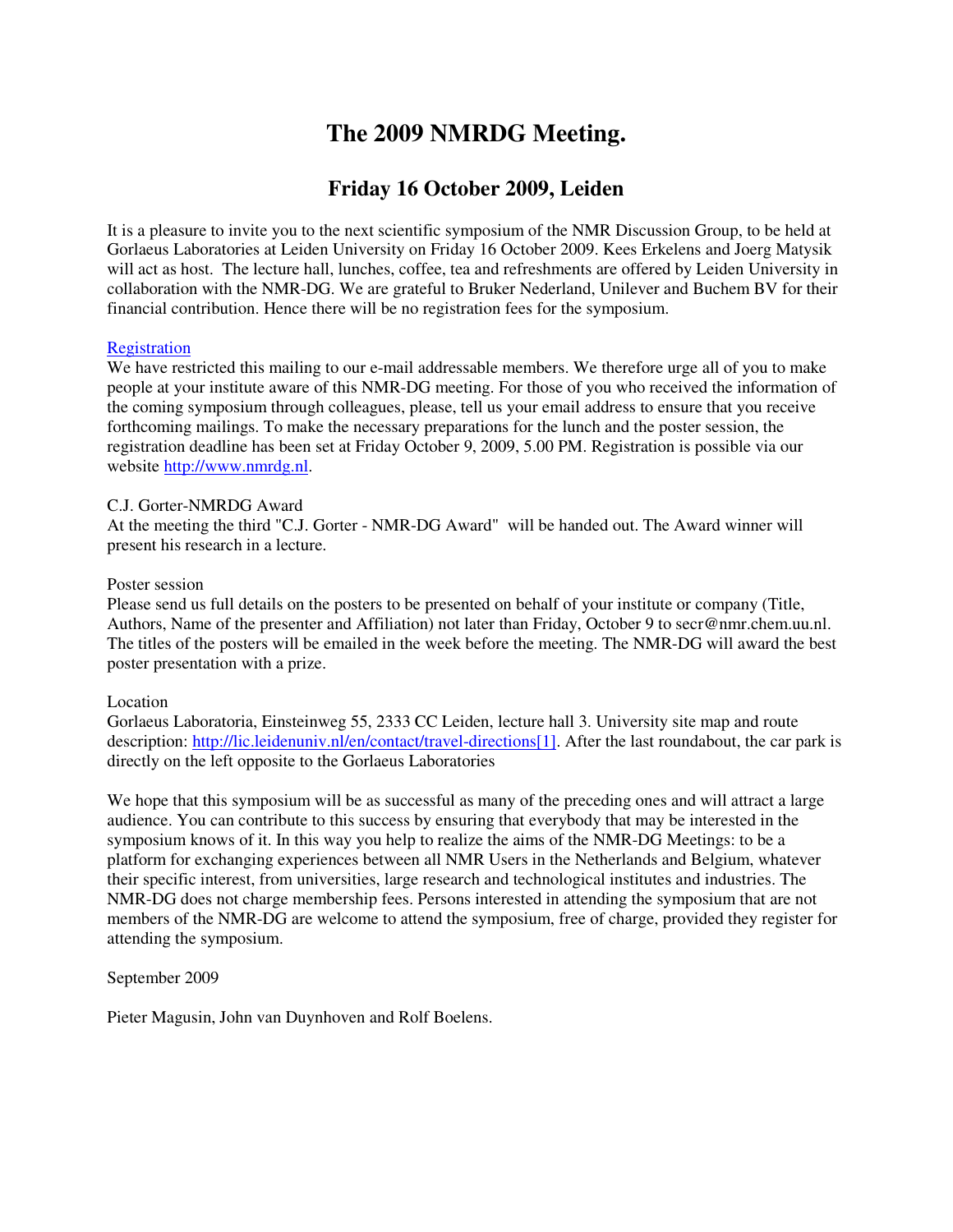44<sup>d</sup> meeting of the **Dutch NMR-DG** at Leiden University

Friday, 16 October 2009 in Leiden

Location: Gorlaeus Laboratoria, Einsteinweg 55, 2333 CC Leiden, lecture hall 3

University site map and route description: http://lic.leidenuniv.nl/en/contact/travel-directions[1]

After the last roundabout, the car park is directly on the left opposite to the Gorlaeus Laboratories

09.30 Reception with coffee

10.00 **Jaap Brouwer** (Leiden University), Opening and Welcome

10.05 **Jörg Matysik** (Leiden University), Magnetic resonance in Leiden

10.20 **Subramanian Srinivasan** (University of Technology, Eindhoven), Hydrogen siting and dynamics in magnesium-based hydrogen-storage materials.

10.45 **Raluca Fratila** (University of Twente), Multinuclear nanoLiter NMR spectroscopy in a microfluidic chip.

11.10 **Suresh K. Vasa** (Radboud University, Nijmegen), Opportunities for studying singlecrystals using µ-MAS NMR.

11.35 **Qamar Bashir** (Leiden University), Paramagnetic NMR combined with Monte Carlo Simulations to study a protein ensemble.

12.00-13.30 Poster session and lunch buffet offered by Leiden University

13.30 **Andrew Webb** (Leiden University Medical Center), NMR of very small samples.

14.00 **Jeroen A. Pikkemaat** (Philips Research), Structure and function of MRI contrast agents.

14.25 **Johan Hollander** (Zobio), Target Immobilization and NMR Screening of Fragments in Early Drug Discovery

14.50 **Kamil Tamiola** (University of Groningen), Random coil NMR chemical shift database derived from intrinsically disordered proteins.

15.15 Laudatio for the winner of the "C.J. Gorter - NMR-DG Award 2009"

15.25 Lecture by the **Award Laureate**

15.55-16.10 Closure

16.10-17.30 Drinks offered by Leiden University.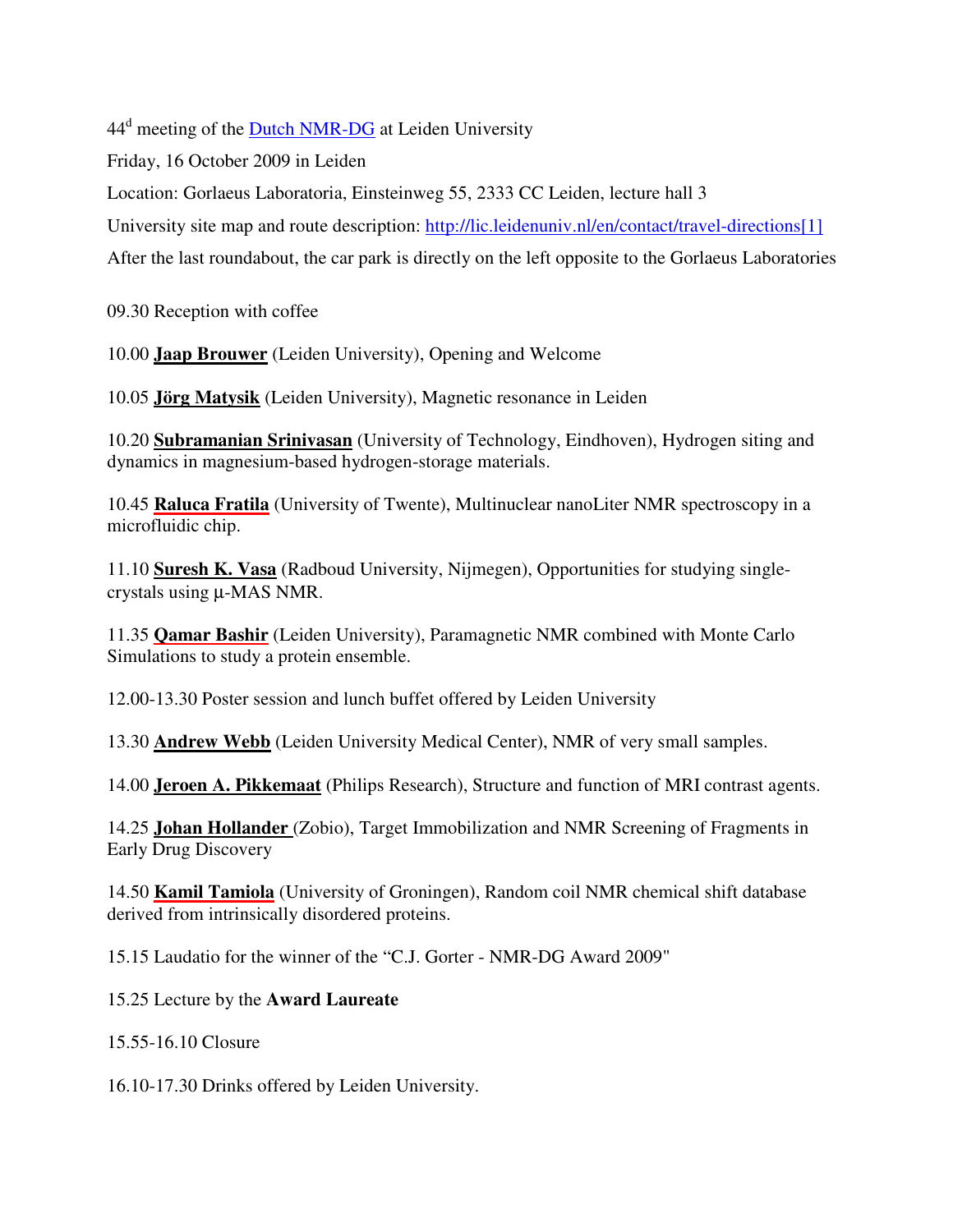## **Posters Dutch NMR-DG, 16 October 2009, Leiden University**

- 1. P.H.J. Keizers, B. Mersinli, W. Reinle, Y. Hiruma, F. Hannemann, M. Overhand, R. Bernhardt, M. Ubbink, Leiden University/ Saarland Univerity, "Solution structure of the adrenodoxin - adrenodoxin reductase complex"
- 2. Gert-Jan W. Goudappel, Song Miao Andreas Mayr, Monika Schaenzel, Unilever R&D Vlaardingen/ Unilever Deutschland GmbH, " Water (re)distribution phenomena in savoury products – Understanding the effect of ingredients and processing on ageing"
- 3. G.H.A. van der Heijden, L. Pel, H.P. Huinink, en K. Kopinga, Technical University Eindhoven, "Fire spalling of concrete, as studied by NMR"
- 4. Tamerlan Saidov, Leo Pel, Technical University Eindhoven, "Sodium sulfate crystallization strain in porous media, NMR study"
- 5. Viktor Baukh, Henk Huinink, Olaf Adan, Bart Erich and Leo van der Ven, Eindhoven University, "Imaging and  $T<sub>2</sub>$  relaxometry of water in multilayer coatings"
- 6. Nico Reuvers, Henk Huinink and Olaf Adan, Technical University Eindhoven, "Water uptake in thin Nylon films"
- 7. Erik Saaltink, Viktor Baukh, Henk Huinink, Olaf Adan and Ruud van Overbeek, Technical University Eindhoven, "The ingress of tributyl phosphate in a heated coating"
- 8. Kashif Kamran, Leo Pel, Alison Heritage, Henk Huinink and Klaas Kopinga, Technical University Eindhoven, "NMR study of the electrokinetic desalination of Na/Al salt mix in porous building materials"
- 9. Sonia Gupta, Leo Pel, Alison Heritage, Technical University Eindhoven, "Drying Behavior of Porous building materials"
- 10. J. van Duynhoven, E. van Velzen, F. van Dorsten, R.Kemperman, E.Vaughan, A.Smilde, D.Jacobs, J.Westerhuis, Unilever R&D Vlaardingen, "NMR-based nutrikinetic approach for the assessment of inter-individual variation in the bioconversion of dietary polyphenols in humans"
- 11. J. van Duynhoven, I.Visser, M.Klinkenberg, Unilever R&D Vlaardingen, "Quantitative Assessment of surfactants in complex formulations by NMR"
- 12. Agnieszka Szczygiel, Leo Timmermans, Bernd Fritzinger, Iwan Moreels, Zeger Hens, José C. Martins, Gent University, "New perspectives for STD NMR and transfer NOE spectroscopy for the characterization of dispersant-nanoparticle interactions in colloidal dispersions"
- 13. Tatiana Didenko, Afonso Duarte, Elif Karagoz, Rolf Boelens and Stefan Rüdiger, Utrecht University, "Structural changes in 170kD protein studied by DOSY NMR"
- 14. Jörg Matysik, Leiden University, "The solid-state photo-CIDNP effect"
- 15. B.C. Anger, M.S. Solum, R.J. Pugmire and B. Saam, Leiden University, "Intrinsic Gas-Phase Spin Relaxation of 129Xe"
- 16. Fu Chen, Eva Schieferstein, Jörg Matysik, Leiden University, "Solid-state 13C MAS NMR investigation of European coals"
- 17. Chen Song, Christina Lang, Jon Hughes, Wolfgang Gärtner, Jörg Matysik, Leiden University, "Exploring chromophore-binding pocket: High-resolution solid-state (1)H-(13)C interfacial correlation NMR spectra"
- 18. Smitha Thamarath Surendran, A. Alia, Eugenio Daviso, Geertje J. Janssen, Anton Savitsky, John H. Golbeck, Jörg Matysik, Leiden University,"13C-photo-CIDNP MAS NMR investigations on heliobacterial cells"
- 19. Geertje J. Janssen, Eugenio Daviso, Gunnar Jeschke, Jörg Matysik, A. Alia, Leiden University, "Solid state photo-CIDNP 13C MAS NMR studies on photosystem II in native photosynthetic membranes from plants"
- 20. Karthick Babu Sai Sankar Gupta, Eugenio Daviso, Anna Diller, Peter Gast, Huub J.M. de Groot, A. Alia, Gunnar Jeschke and Jörg Matysik, Leiden University, "Laser-flash photo-CIDNP MAS NMR experiments on photosynthetic reaction centers: Observation of spin diffusion in real time at the atomic scale"
- 21. M.Jupin, P.Michiels, M.Spraul, F.Girard and S.Wijmenga, Radboud University Nijmegen, "Detection of interacting metabolites in blood plasma by disturbing the binding equlibrium"
- 22. A.J.Kolkman, N.Eshuis, L.Blanchet, E.V.Vottero, K.A.M.Ampt, J.N.M.Commandeur, H. Irth, N.P.E.Vermeulen, L.M.C.Buydens, M.Honing and S.S.Wijmenga, Radboud University Nijmegen, " NMR and UV study to determine the orientation of Norethisterone in the active site of a mutant of the